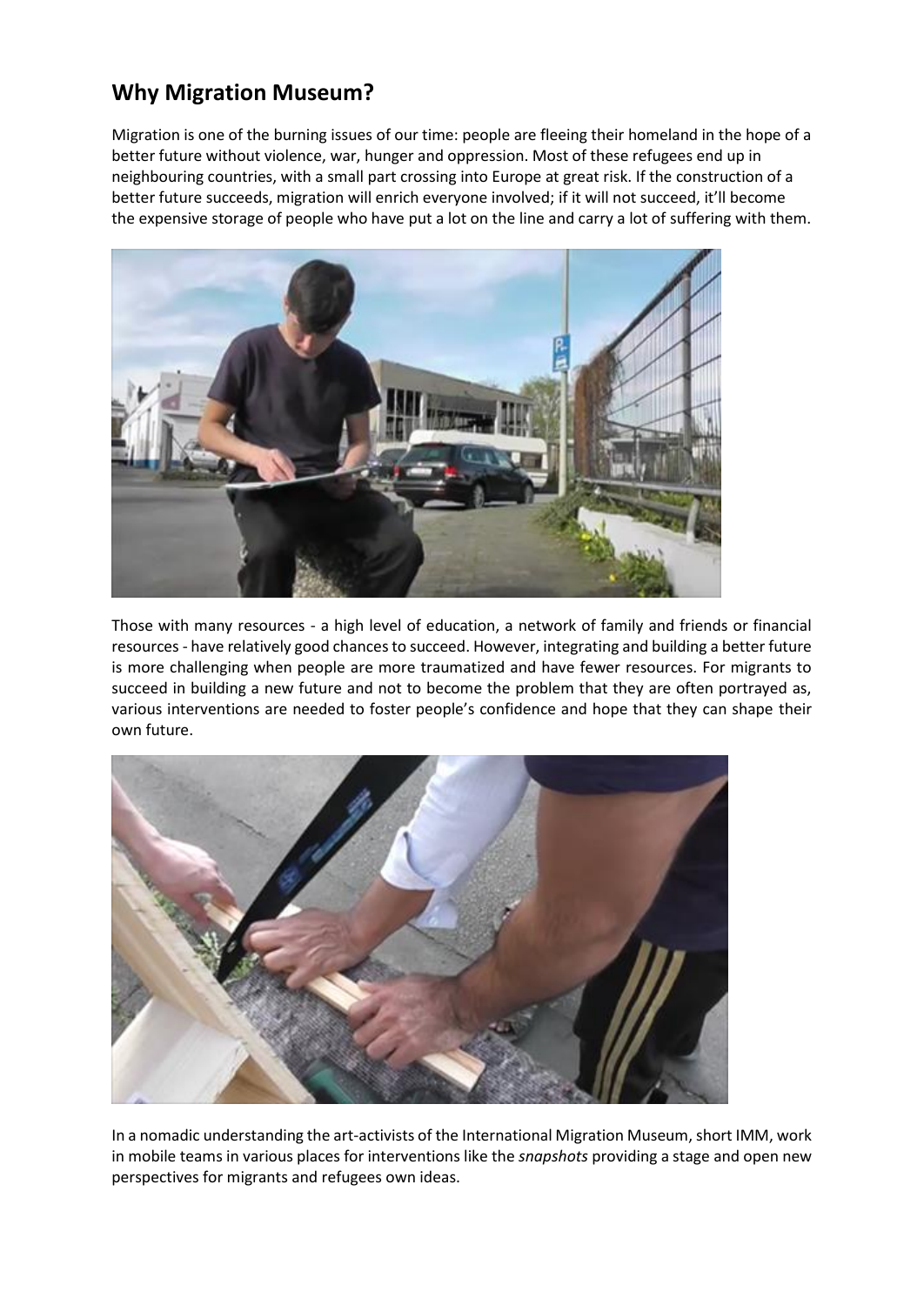Not only does the IMM consciously use the artistic resources far removed to be understood as social work or job creation but creates a much larger picture of enrichment through diversity through the various interventions that have been realized in the last three years. The encounter of people from different regions and backgrounds of experience offers the opportunity to create something new in concrete joint action and cultural exchange that would not have happened without the other, the former stranger.



Just as in the 1920s in a situation of social upheaval the Bauhaus cultivated the possibility of creating new forms of design through the interaction of different creative disciplines and nations, the IMM intends to create spaces for mingling and interaction in which different ways of working and working forms can enrich each other.



In the same line as the Bauhaus once created connections between visual, applied and performing arts through a common concept, the International Migration Museum also offers an overall concept that integrates various forms of artistic creation. Here, too, the connection between artistic objectives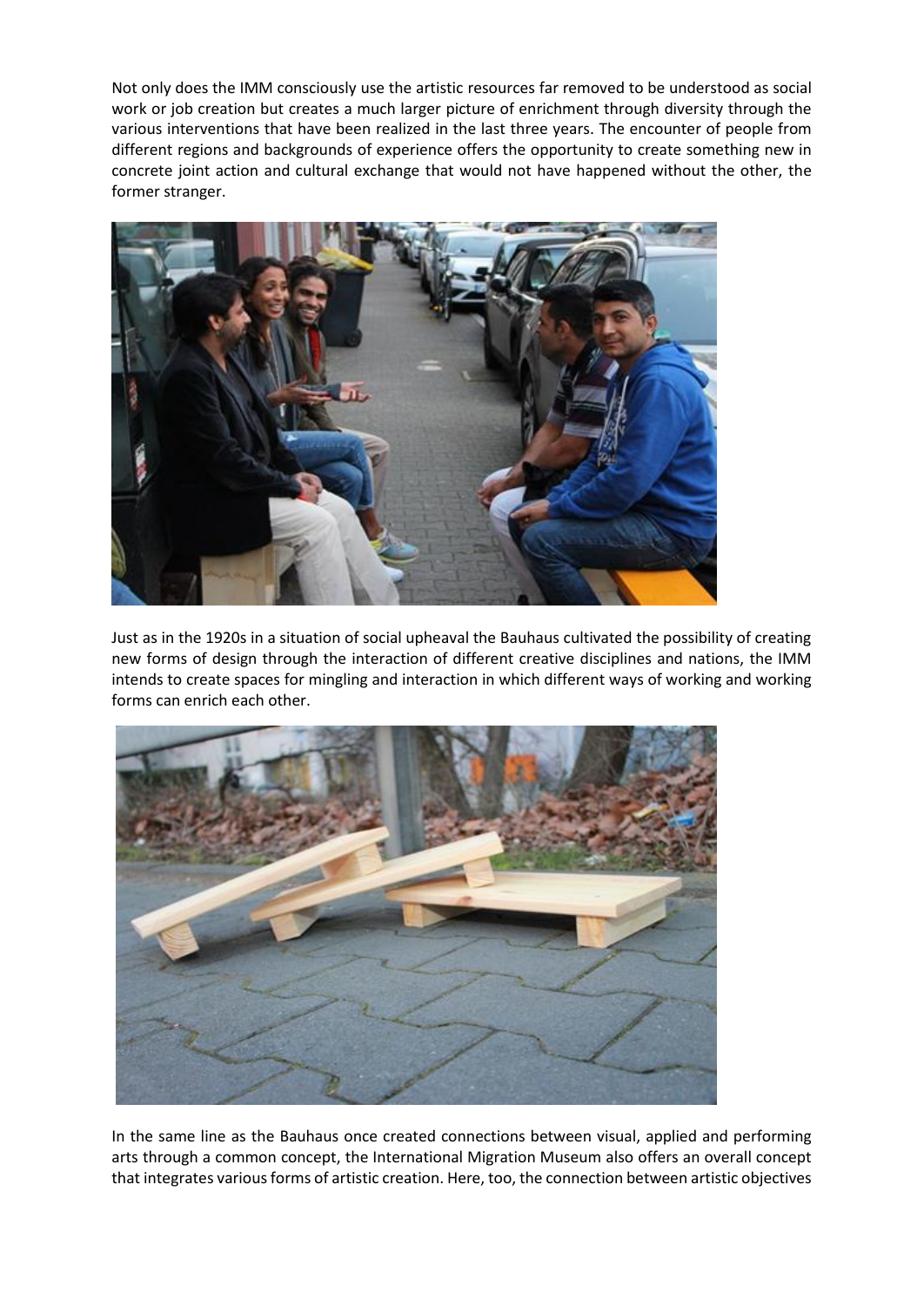and appreciation for concrete action is of central importance. The International Migration Museum uses multiple disciplines and techniques from various cultural backgrounds ranging from craft to IT. The concept strives to create a fertile ground for curiosity, creativity and personal development that enables refugees and other participants to reimagine their own future.



The method of intervention is inspired among others by the ideas of the liberation educator Paulo Freire and the *Theatre of the Oppressed* by the theatre-maker Augusto Boal. In the Brazilian context in the 1970s, people with little education were given the opportunity of political experimentation with playful means: they were able to express themselves and develop their own voice. Like the *Theatre of the Oppressed*, the interventions by the International Migration Museum aim to foster community and trust among those involved in the creative process.



One of the methods is to offer avenues for interaction that are less dependent on language to enable people to participate irrespective of their language skills. For example, calligraphy proved to be particularly helpful for traumatized people, as the slow, controlled movements had a calming, mentally strengthening and motivating effect.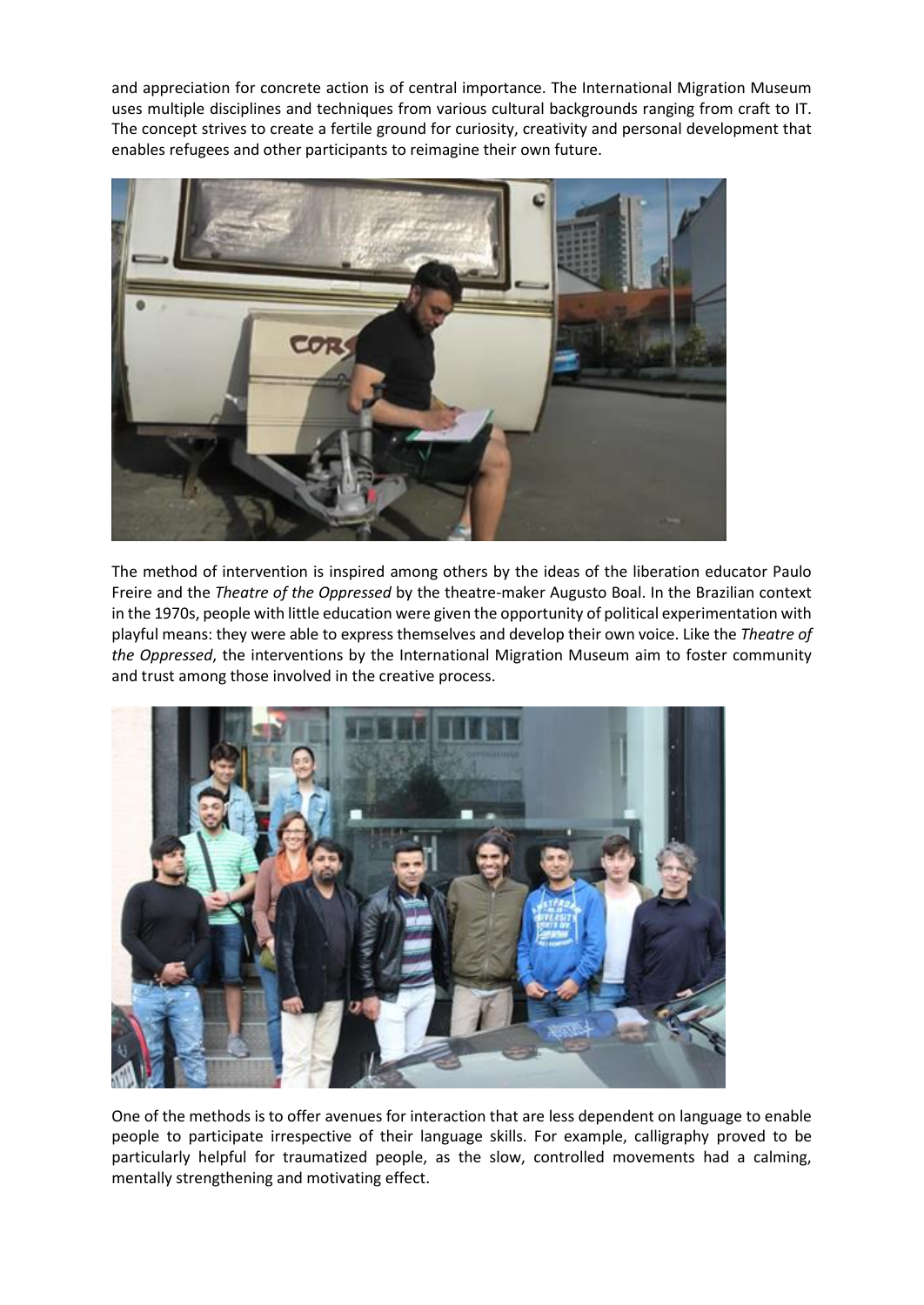Wood proved to be a particularly suitable material for making cultural objects such as musical instruments or pieces of furniture, which form part of our global cultural repertoire. On one occasion participants built shoe racks that served as a boundary object between the logic of fire regulations that prohibited any objects in the corridor, and the culture of the refugees in which taking off one's shoes as you enter a room is a matter of politeness.



The International Migration Museum thus builds on the idea of the *maker movement* for people to develop their own solutions instead of being dependent on mass production and consumerism. An essential element of the artistic approach is that is purpose free: the participants are not required to produce anything specific - the idea for the shoe racks was brought up spontaneously by some participants, while other participants followed other ideas.



A shoe rack could have been bought ready-made at any furniture discounter. The crucial element was that the idea emerged among the participants. One of them happened to be a carpenter who in the midst of the process turned into an informal teacher. The principle of freedom of purpose guarantees